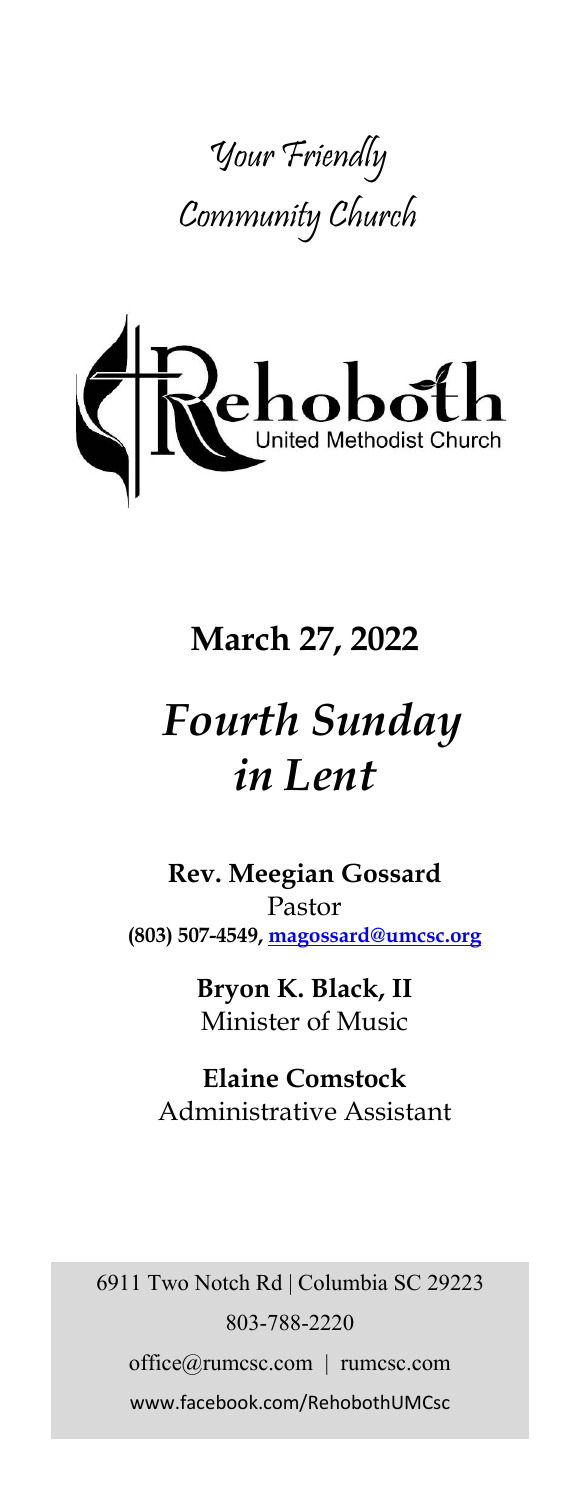### **ORDER OF WORSHIP**

**PRELUDE** "Just As I Am"

### **WELCOME**

**& ANNOUNCEMENTS** Karen Pratt

### **\*CALL TO WORSHIP**

Leader: Come, let us celebrate the fortifying, reconciling love of God.

**People: For once we were lost and felt so far away; now we have been found and welcomed home.** Leader: Know that God's love is lavished upon you

forever.

**People: We rejoice at the news of forgiveness and hope!**

Leader: Come, let us celebrate and praise the God of love.

**People: Amen!**

**\*HYMN UMH #357**

"Just as I Am, Without One Plea"

### **\*PRAYER OF THE DAY**

**Father, it was said of the Prodigal Son that he "came to himself." Help us to wake up to ourselves, and to You. Set us free from the illusion of trying to be perfect so that we might be more fully human. Help us not to chase after an imaginary life, and to find satisfaction in our real lives. And turn us away from our self-rejection so that we might see that Your arms open in welcome. Amen.** 

**CHILDREN'S MOMENT** Diane Horn

### **PRAYER**

### **THE LORD'S PRAYER:**

**Our Father, Who art in Heaven, hallowed be Thy name, Thy kingdom come, Thy will be done, on Earth as it is in Heaven. Give us this day our daily bread and forgive us our trespasses as we forgive those who trespass against us. And lead us not into temptation but deliver us from evil, for Thine is the kingdom, and the power and the glory forever. Amen.** 

### **OFFERING**

### **OFFERTORY ANTHEM RUMC Choir**

"Jesus, Lover of My Soul"

**\*DOXOLOGY UMH #95**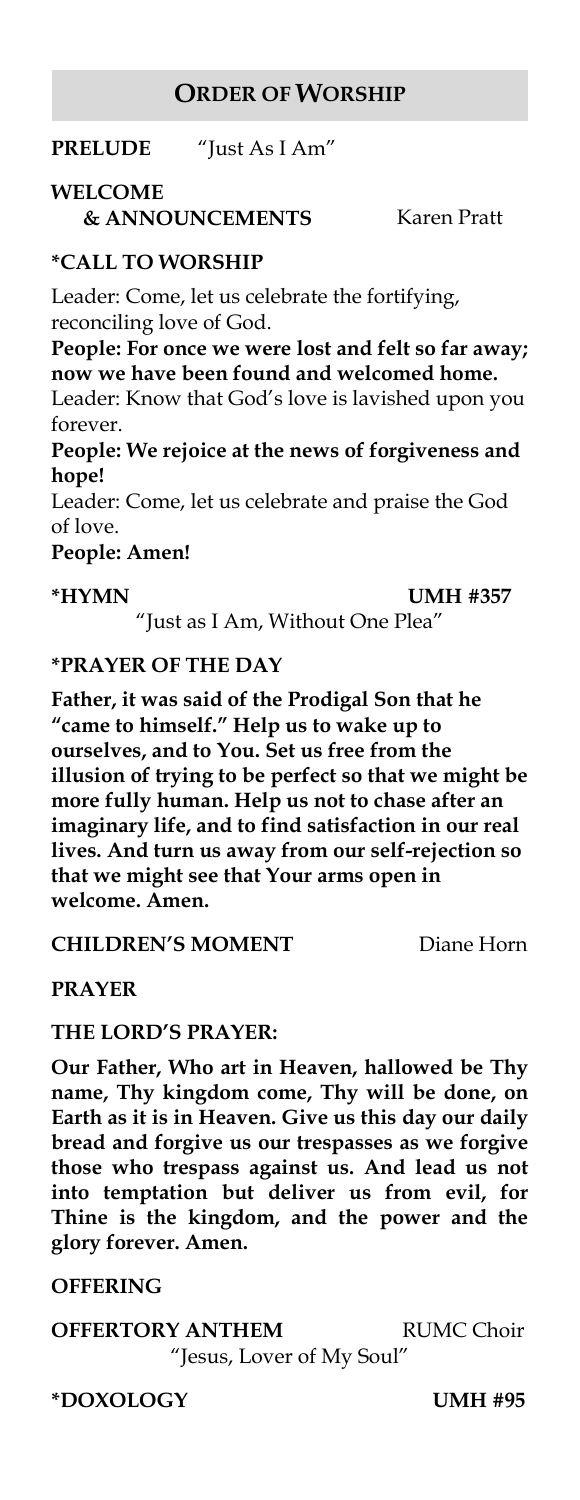**\*GOSPEL READING NT #73**

Luke 15:11-32

### **SERMON** "Lost and Found"

### **\*HYMN OF INVITATION UMH #378**

### "Amazing Grace"

### **INVITATION TO CHRISTIAN DISCIPLESHIP**

The altar is open for prayer. If you would like the pastor to pray with you, please so indicate. The doors of our church are open if anyone wants to join by profession of faith or by transfer.

### **\*BENEDICTION**

### AMEN RESPONSE #898

#### **POSTLUDE** "How Great Is Our God"

*\*Please stand as you are able.*

### **WELCOME GUESTS**

We welcome you to our worship service this morning. If you are visiting, please complete a visitor's card located in your pew and place it in the offering plate.

The deadline for ordering your Easter lilies is **today**, and the cost is \$15.00 each. Order forms are available in the narthex.

The Easter Bunny is coming! An Easter egg hunt will be held on Saturday, April 2, from 2 – 4 pm. If you would like to donate money for refreshments, candy for the eggs, or volunteer to help, please see Tiffany Phillips or drop your donation in the plate, or bring your donation to the church office.

Refreshments are needed for the drive-thru drama April 8 & 9. Please bring your items to the church office before Friday, April 8. Due to COVID precautions, everything must be individually wrapped or prepackaged. Please bring beverages in small bottles only.